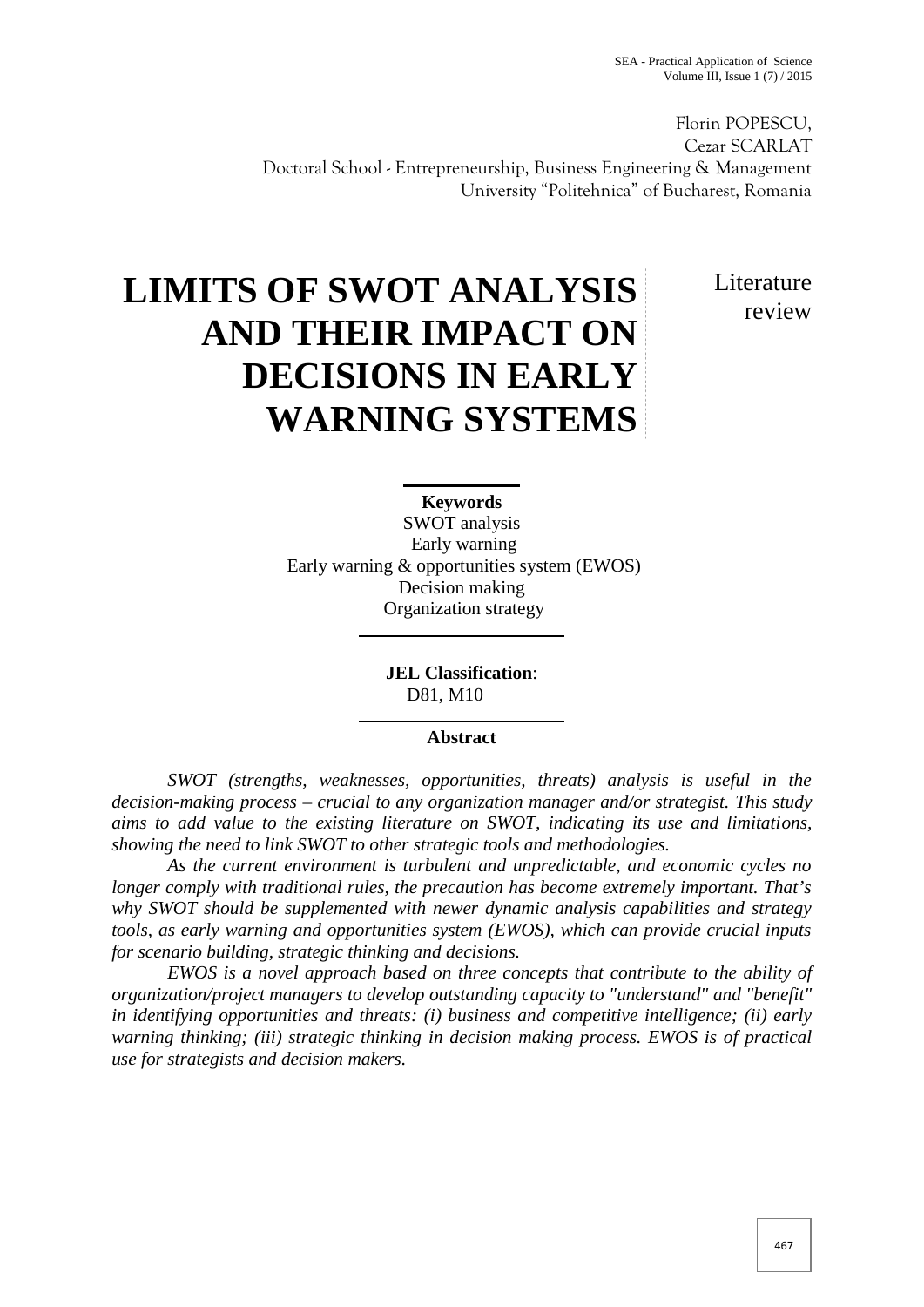### **Introduction**

The present study is aimed to add value to the existing literature of SWOT, indicating its uses and limitations and to show the need to link it to other strategic tools and methodologies. SWOT analysis stands for strengths, weaknesses, opportunities and threats, representing a summary tool, useful in decision-making process by analyzing different situations.

Decisions- making process is a concept that is crucial to managers and their staff of any business organization. A SWOT analysis can help managers and their staff to identify and understand key actors and issues which could affect business & projects, but it does not necessarily offer solutions. Even though is a valuable planning tool, it has some limitations, and consequently has limited impacts on choosing the right strategies and decisions.

SWOT analysis represents only primary step of the business planning process. For complex issues, is needed to conduct more in-depth research and analysis regarding external environment and internal process in order to provide valuable input in scenarios design and eventually in business strategies and decisions. It only covers issues that can definitely be considered a strength, weakness, opportunity or threat. Because of this, using a SWOT analysis it's difficult to address uncertain or two-sided factors, such as factors that could either be vulnerability or opportunity, strength or weakness or both.

As Kotler and Caslione said in *"The Business of Managing and Marketing in The Age of Turbulence", we* are in a period when the booms and recessions are unpredictable, the economic cycles no longer complies with any rules and the precaution has become extremely important.

The main feature of the "new<br>normality" age is the turbulent period. age is the turbulent period. Manifestation of economic turbulence is similar to the natural world, these being characterized by a random occurrence and unpredictability.

Rapid changes in the competitive environment had resulted in the loss of important positions in the market for many companies / projects, in some cases leading to the complete disappearance of the market. In such conditions, flexible management strategy has become a major concern for managers to easily adapt to new conditions.

Therefore every manager should be able to answer the following question permanently:

*"What new instruments should be included in management strategy both, to detect major factors and key players, and to be able to seize the opportunities offered by turbulence?"*

There is a need that SWOT analysis to be supplemented with newer dynamic analysis capabilities and strategy tools, including early *warning and opportunities concept,* which provides crucial inputs for scenario building, strategic thinking and decisions. SWOT Analysis within Early Warning & Opportunities System is presented in Figure 1.

Three fundamental concepts contribute to the ability of business organization/projects managers to develop an outstanding capacity to "understand" and "benefit" in identifying opportunities and threats:

- **1.** *Business and Competitive Intelligence* give us the tools to understand what is happening in the business & projects internal and external environment*.*
- **2.** *Early warning thinking* methodology to understand and visualize how various aspects of external and internal environment are interconnected each other.
- **3.** *Strategic thinking in decision process* based on the results and inputs provided by early warning and opportunity system and scenario analysis.

SWOT analysis – Competitive inteligence – Early Warning System – Strategic Thinking Networking is presented in Figure 2.

There are many definitions in the literature bags for the early warning concept, but I will highlight just a few of the most recognized:

- a. Early Warning Systems are created in order to identify risks and uncertainties and to minimize them by continuously monitoring events that might lead to a threatening situation. By providing an early enough warning that a potentially harmful sequence of events has been evolving, it should be possible to take actions in a proactive manner and thus avoid the threat (Global Intelligence Alliance, 2006).
- b. Wergles, F. (2005) has pointed out that "early warning intelligence provides executives with timely valuable information about the market and competitors that enables them to make strategic and tactical decisions more quickly."
- c. "The strategic early warning process focuses on (or I should say, elevates alertness to) weak, ambiguous, early signals, sometimes years before management is due to place them on its radar screen"(Gilad, B. 2006).

The above definition encountered in the literature is sketchy and incomplete for business and projects. In business and projects, especially now, in the "new economy" age characterized by turbulence, the concept of "opportunities of business" must be incorporated into early warning system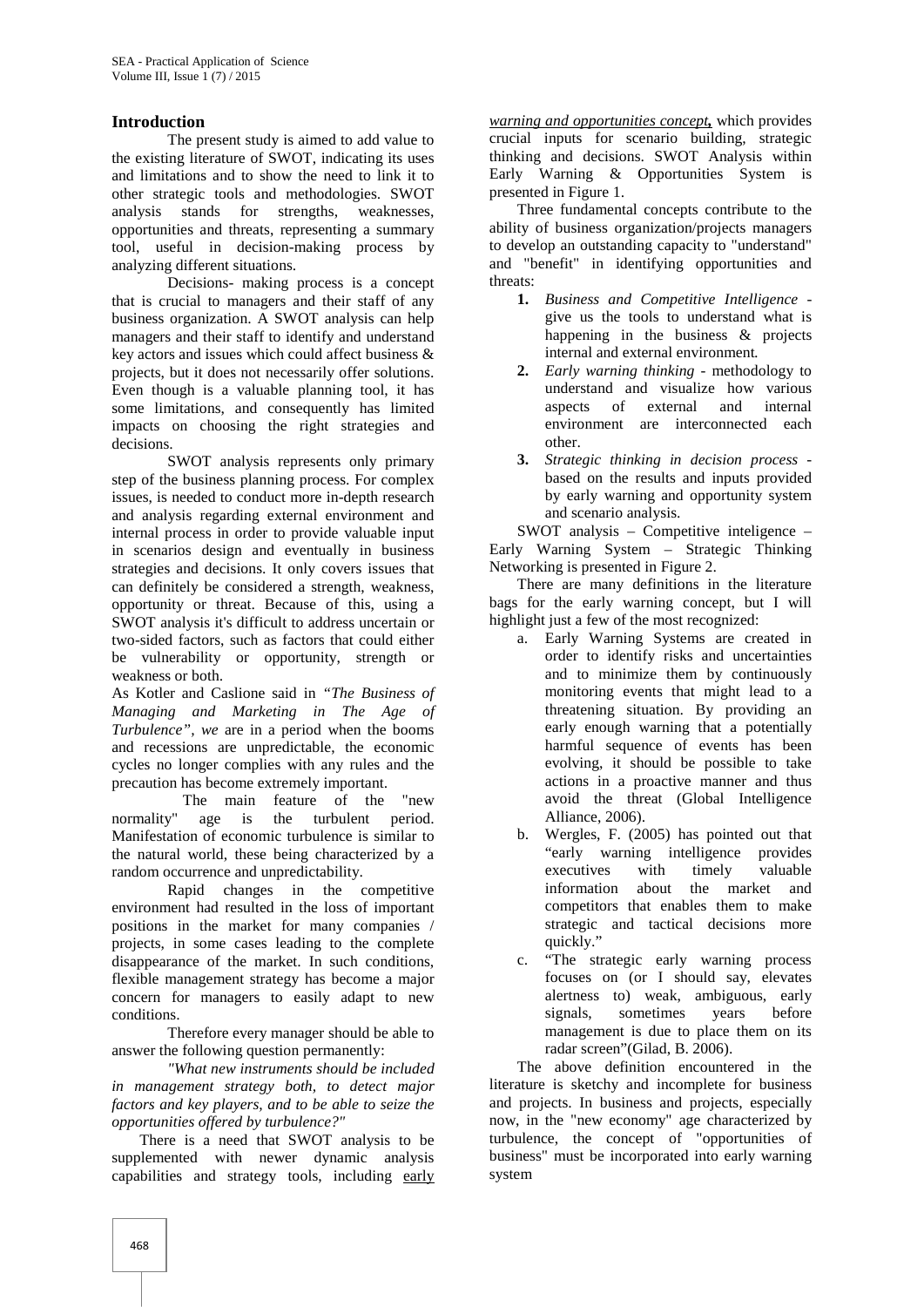Early warning system was first used for military systems/security agencies in order to identify threats/risks to national security. Nowadays, however, besides military organizations /security agencies, the concept of early warning system is used with great success in the international security environment stability (UN, NATO, OSCE, etc), environmental protection, natural disaster prediction, control epidemics and new in the business / project management.

No need to say that markets stable, predictable are memories of the past and therefore project managers / business should focus on continuous monitoring of events and changes in markets. In such a world characterized by rapid changes and uncertainties, management strategy has become more relevant than himself internal process performance. Therefore an early warning system is of paramount importance.

Mapping the environment requires a Business & Competitive Intelligence, which are, in fact, the Early Warning System's engine and brain.

"Competitive Landscape Map" can help identify the palyers (stakeholders) and the potential relanships that shoul be monitored. (Comai F. & J.Tena, 2006).

"Competitive intelligence is the analytical process that transforms scattered information about competitors and customers into relevant, accurate and usable strategic knowledge on market evolution, business opportunities and threats. Business intelligence is the activity of scanning internal environment for summary information that is relevant for the decision-making." www.scribd.com/doc/2557817/Business

Intelligence

To provide early warnings in a complex, dynamic and uncertain, the competitive intelligence must answer two questions:

- a. Are there maximized market opportunities by providing information necessary for their capitalization?
- b. Are there minimized "industrial dissonance" risks (a term developed by Benjamin Gilad, but attributed to Leonard Fuld, a pioneer of competitive intelligence) by obtaining an understanding vital warning signals?

In practice, competitive intelligence should be the "eyes and ears" of top managers in a global environment so changeable. Therefore every business/project manager should be able to permanently answer to the following questions:

a. There is a common understanding between management and "board" about critical assumptions regarding the strategy of the organization/project?

b. Is competitive intelligence focused on organization/projects vital signs which may affect the validity of the critical assumptions in the plan of organization/project?

The cross-analysis of information provided by both, competitive and business intelligence is synthesized based on established indicators by *early warning system* and used in order to:

- 1. Issuance of alerts and warnings about changes in the external/internal environment
	- 1.1. Detection of as many turbulences / sudden changes;
	- 1.2. Quick action before turbulences occurs.
- 2. Identification and reduction of:
	- 2.1. Risks:
	- 2.2. Uncertainties;
	- 2.3. Vulnerabilities.
- 3. Concomitant identification of opportunities that should be exploited.

Setting an *early warning and opportunities* system should be mainly oriented in the following areas:

1. Complementary Business Projects and direct competitors

- 2. Emerging technologies and scientific
- developments
- 3. Customers / access channels (distribution)
- 4. Political, religious, cultural, ecological
- environment

5. Other factors

Early Warning System potential benefits are presented in Figure 3*.*

#### **Conclusions:**

SWOT Analysis represents a very simplified view, which is used only as a base for formulation the objectives, strategies and their implementation. It provides a separate understanding of the internal strengths and weaknesses and external opportunities and threats of business organization, but it does not show us how external and internal factors are interconnected and what to do about them. Therefore, SWOT analysis cannot provide a proper framework for strategic analysis based on scenarios. It offers only a standard framework for further discussion.SWOT analysis approach has not strategy aspects; *it provides a starting place, not an ending place*.

On the other hand, being a very dynamic analysis capability, *early warning and opportunity system* is involved and integrated in all phases of strategic management process, starting from establishing of the objectives and policies till scenarios analysis & construction and strategic decision.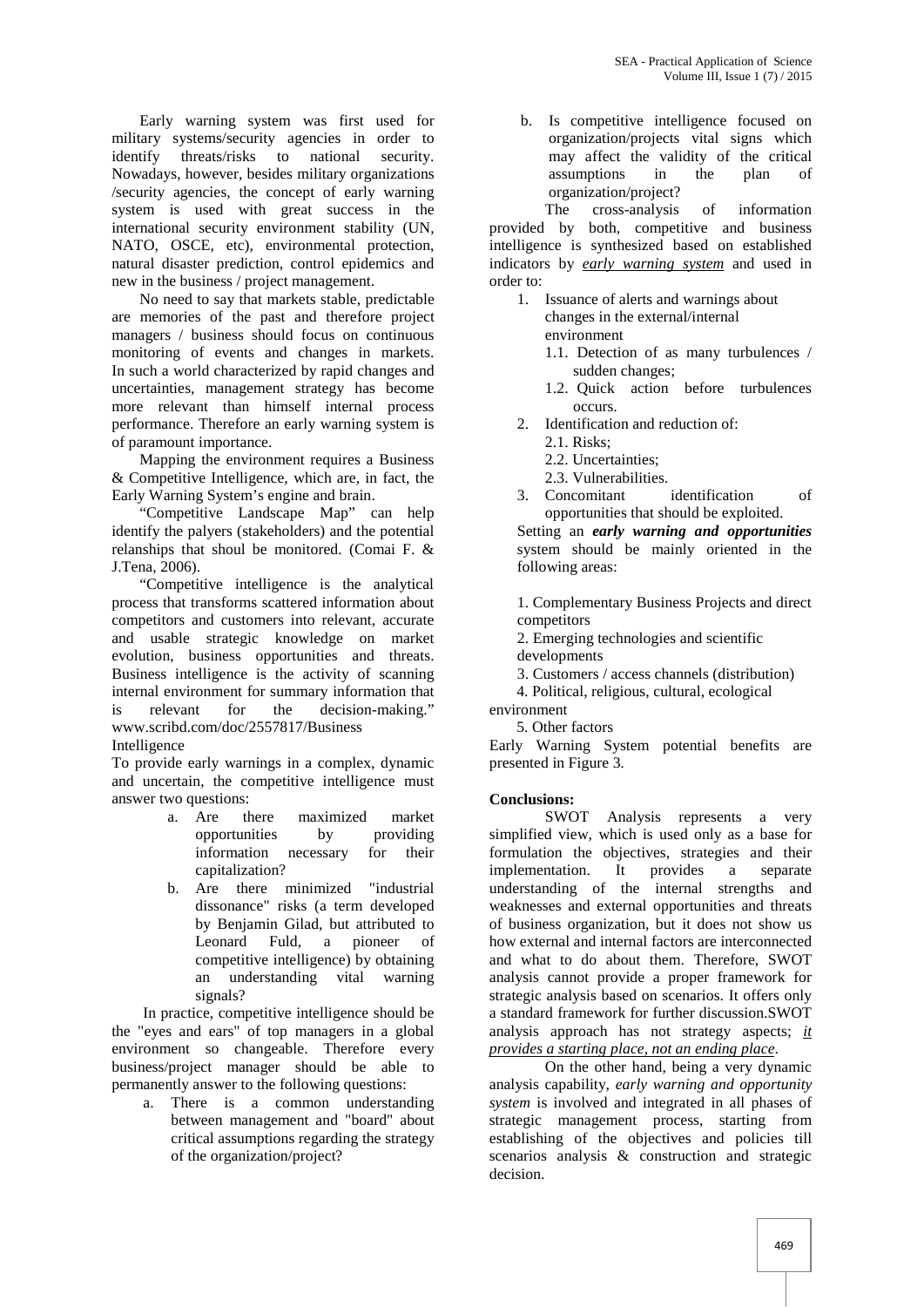SEA - Practical Application of Science Volume III, Issue  $1(7)/2015$ 

Combining unfocused and focused early warning and opportunity system with scenario analysis, a visionary manager can create scenarios for different situations and design strategies that enable him to respond in a timely manner with the best solutions.

#### **Reference list –**

- [1] Kotler, Philip & Caslione, John A. (2009). *Chaotics. The Business of Managing and Marketing in The Age of Turbulence.* New York: AMACOM.
- [2] Comai, A. & J.Tena (2006). *Mapping and Anticipating the Competitive Landscape*. Barcelona: EMECOM.
- [3] Global Inteligence Alliance (2006). *Does your Bussines Radar Work? Early warning/Opportunity system for intelligence.* GIA White Paper No. 1/2006.
- [4] Wergeles, F. (2005). *Developing an early warning intelligence system*. Competitive Intelligence magazine, 8(3):44-46.
- [5] Gilad, B. (2006). *Early Warning*. New York: AMACOM.
- [6]www.scribd.com/doc/2557817/Business Intelligence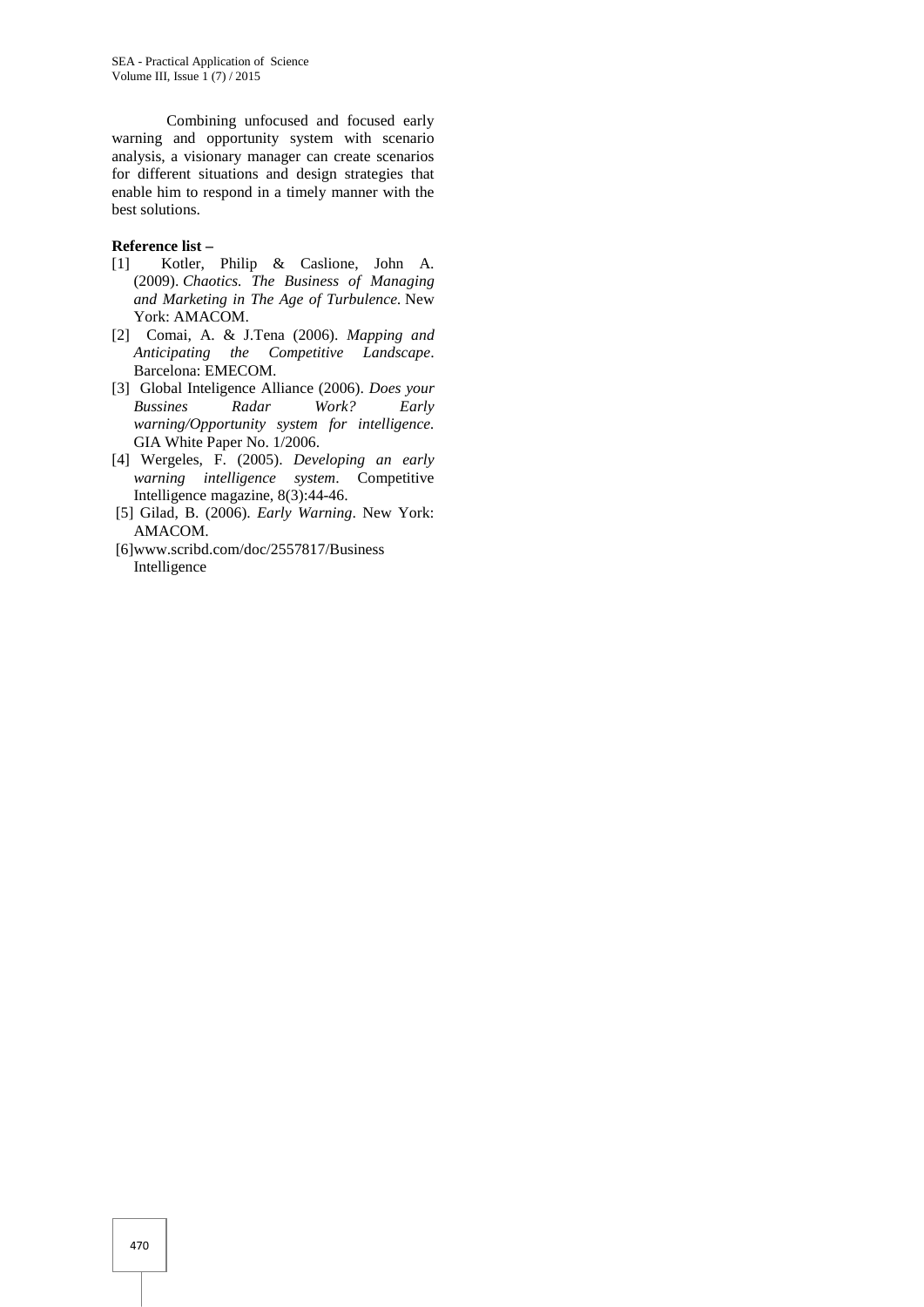

*Figure 1: SWOT Analysis within Early Warning & Opportunities System(adapted after G.I.A. 2006)*



*Figure 2: SWOT – Competitive inteligence – Early Warning System – Strategic Thinking NETWORKING*